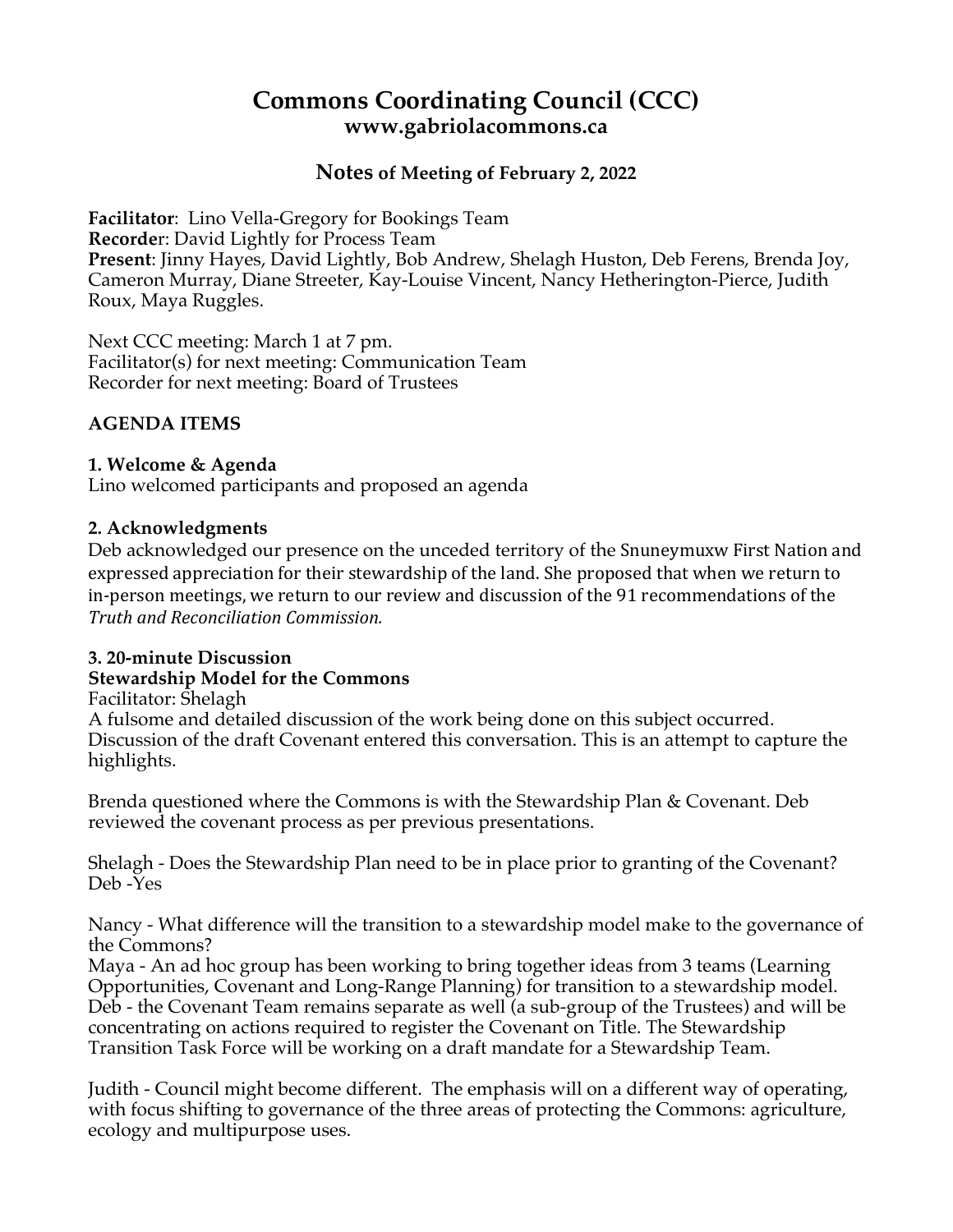Shelagh - How will Council change?

Deb – We need to be really careful to not lose the values of having a Council, but it would be too much to attend to **everything** at one monthly meeting.

Shelagh/Maya/Brenda/K.Louise support formation of a Stewardship Team. Ad hoc group will be developing a draft mandate for the team.

Brenda - Send to teams for comment.

Yes, this will go to teams and Council for input.

Nancy - What is the timeline for bringing proposed mandate to Council? Deb and Maya - Probably April Council.

## **5. Team Reports:**

*Board of Trustees* (Cameron Murray)

- Meeting Jan 18th 2022. Finding our feet.
- MOUs up to date; Tool Library's next. Process becoming more streamlined.

• PHC lease up for renewal March 31, 2022. Draft being developed by Deb Ferens, LJ Kelly Don Smardon and David Lightly.

- Examining insurance.
- Examining fundraising model.
- Preparing an application for BC groundwater licensing system. Due March 1<sup>st</sup> 2022.
- Next meeting Feb  $15<sup>th</sup>$ .

Nancy: Could Trustees discuss the by-law requirement of Trustees having only one 3-year term? The complexity of the Commons might warrant two 3-year terms being possible. Short terms result in a loss of organizational memory.

#### *Bookings* (Maya)

- No report tonight
- Next meeting Soon

# *Communications* (Jinny)

• Rack card in progress (designed to inform people new to Gabriola what the Commons is. Will bring draft to next Council.

• Jinny asked for feedback on the logo, now two years old. Comments made pro and antigoat. Brenda likes logo but questioned the gender of the stick figure. Can some aspect of stewardship be incorporated?

- The question of the Commons website being hosted by an American server was discussed. Could be re-examined when current contract expires. Deb - Rise-up might be a possibility.
- Lino: Is the Commons on FaceBook? Yes, Mary will be steering this in future with Jinny as backup.
- Deb asks whether the Commons blog is active? Jinny Available, but currently out of date; it's hard to get material submitted by teams and individuals.
- Next meeting: call of Facilitator

# *Community Kitchen Stewards*

• No report but Bob reported for PST that the Kitchen is open on a limited basis until the gas issue is resolved. Gas fitter coming.

• Next meeting unknown.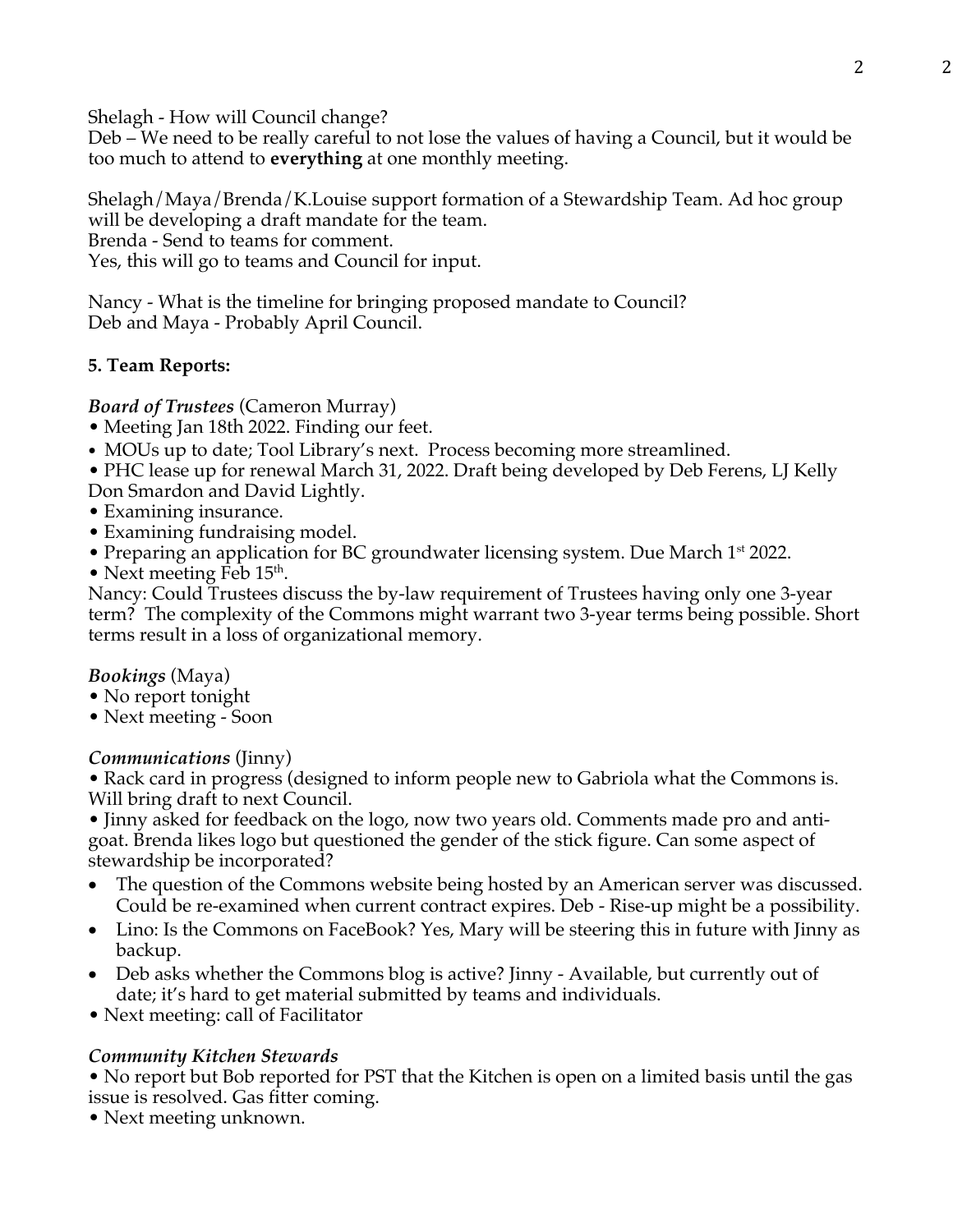#### *Covenant Team* (K.Louise)

- Meeting with The Land Conservancy was "lively". Will report next month.
- Next meeting Feb 3 at 1.30

## *Covid-19 Group* (Deb)

• Met Jan 10 and reviewed the new Public Health Orders. Indoor spaces continue to be closed. Will be review when situation changes.

- House is closed till Jan 31.
- Occupancy limits for the upstairs farmhouse rooms have been set by the Fire Marshall who will make official signs for posting.
- Deb expressed sadness at the lack of global sharing of vaccines.
- Next meeting TBA

## *Farm Team: South Gardens* (Brenda)

• A new sign at the parking lot. Member has developed a website for the South Garden. Can this be linked to the Commons website? Jinny: Yes, please be in touch with the COM Team.

## *Finance* (Maya)

- No report
- Next meeting Feb 3rd

## *Learning Opportunities Team* (Maya)

- Canoe steaming at the Commons has been put on hold due to circumstances at SFU.
- Looking at David Bollier's book, *Free, Fair and Alive: The Insurgent Power of the Commons* [The power of the commons as a free, fair system of provisioning and governance beyond capitalism, socialism, and other -isms.] as a basis for future team actions.

• Next meeting Feb 12.

# *Property Stewardship Team* (Bob)

• Work bees are focused on the timber frame. Sub panel will be installed and upstairs closed in.

• The Community Kitchen is open on a limited basis until the gas issue is resolved. Gas fitter coming.

• Next meeting at next workbee.

# *Trails and Green Spaces Team* (Judith)

• Plans developing for up-dating the baseline study (required for the Covenant)

• Next meeting at Workbees

# **6. Affiliate Reports**

#### *People for a Healthy Community*

• Not present to report tonight

#### *Poetry Gabriola*

• Not present to report tonight

#### *Tool Library* (Diane)

Note: Due to technical difficulties, Diane submitted the following in writing:

• The Gabriola Tool Library has not been operating for the last 3 Saturdays in January and